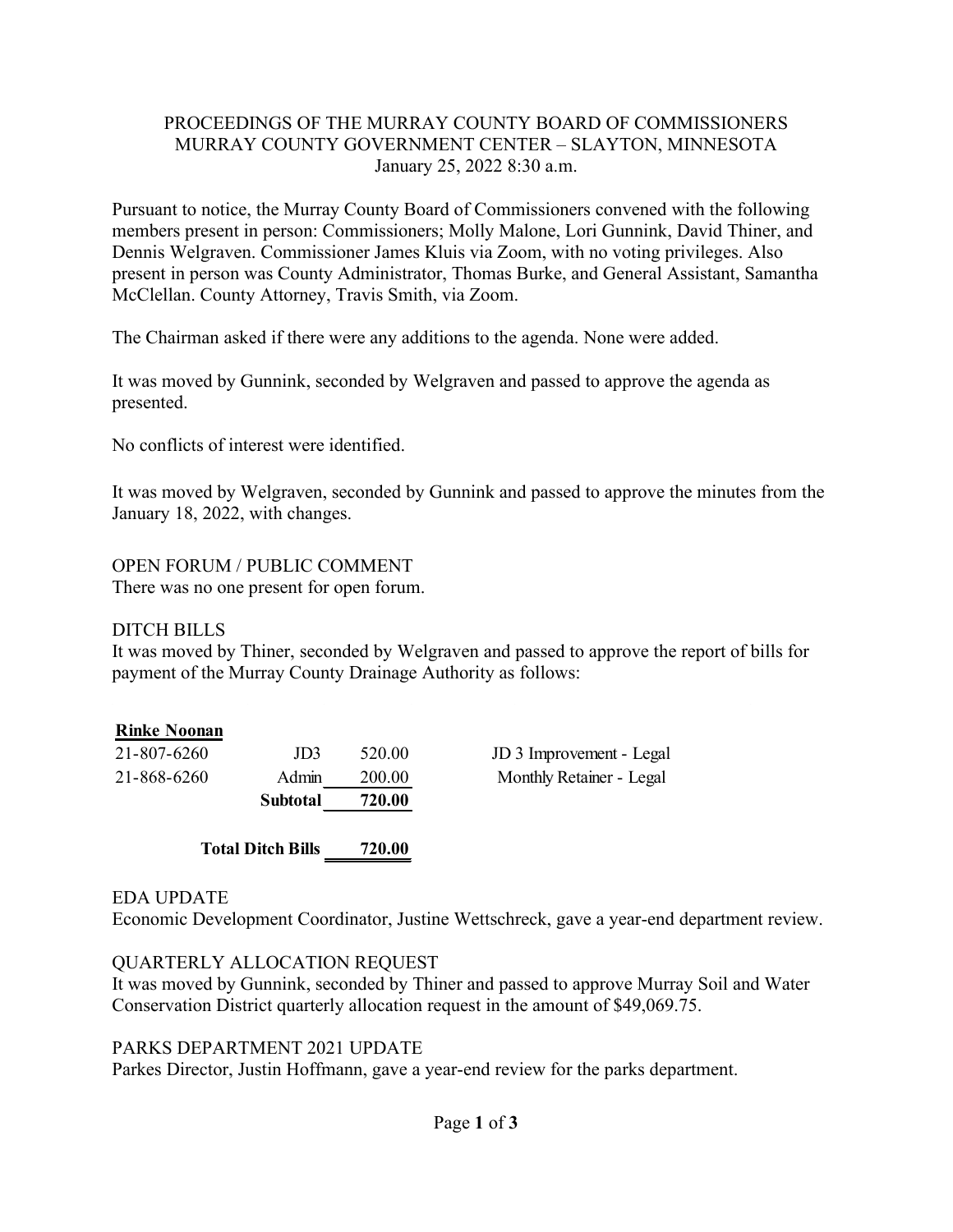### FAIRGROUNDS RENTAL AGREEMENT

It was moved by Thiner, seconded by Gunnink, and passed to approve the new fairgrounds rental agreement.

### CODE RED

It was moved by Welgraven, seconded by Gunnink and passed to approve paying the Code Red Service contract in the among of \$7,989.63.

## AMC LEGISLATIVE CONFERENCE MARCH 2-3, 2022

County Administrator, Thomas Burke, informed the board that the AMC Legislative Conference will be March 2-3, 2022.

## ENVIRONMENTAL ASSESSMENT WORKSHEET FOR CSAH 13

It was moved by Welgraven, seconded by Gunnink and passed to approve the Environmental Assessment Worksheet (EAW) Application for County State Aid Highway 13 at Lake Shetek.

ADVANCE CONSTRUCTION AGREEMENT AND RESOLUTION FOR NEW BRIDGE It was moved by Malone, seconded by Thiner and passed to approve the Advance Construction Agreement and adopt Resolution for new bridge 51541 in Currie.

## SET BID OPENING DATE FOR BRIDGE PROJECT SP 051-638-026

It was moved by Thiner, seconded by Malone and passed to set the bid opening for project SP 051-638-026 for June 7, 2022, at 9:30 a.m.

# BUFFALO RIDGE TASK FORCE APPROPRIATION

It was moved by Gunnink, seconded by Welgraven and passed to approve paying the 2022 Buffalo Ridge Drug and Violent Crime task force appropriation in the amount of \$36,805.50.

# OPEN DISPATCHER POSITION

It was moved by Thiner, seconded by Welgraven and passed to approve the recruitment process for a full-time Dispatcher/Jailer.

### PERSONNEL COMMITTEE UPDATE

Human Resources Director, Ronda Radke gave a personnel committee update. She announced Extension Office Manager, Nancy Pieske, will be retiring on March 28, 2022. She is currently working with Nancy to update the job description.

The board gave consensus for the Human Resource Director, and County Administrator, to work with the Sunrise Terrace Director to create a job description for the dietary position that is needed at Sunrise Terrace. It was asked that the job description be brought to the board on February 1, 2022.

# COMMITTEE UPDATES FOR THE PERIOD OF JANUARY 9-22, 2022